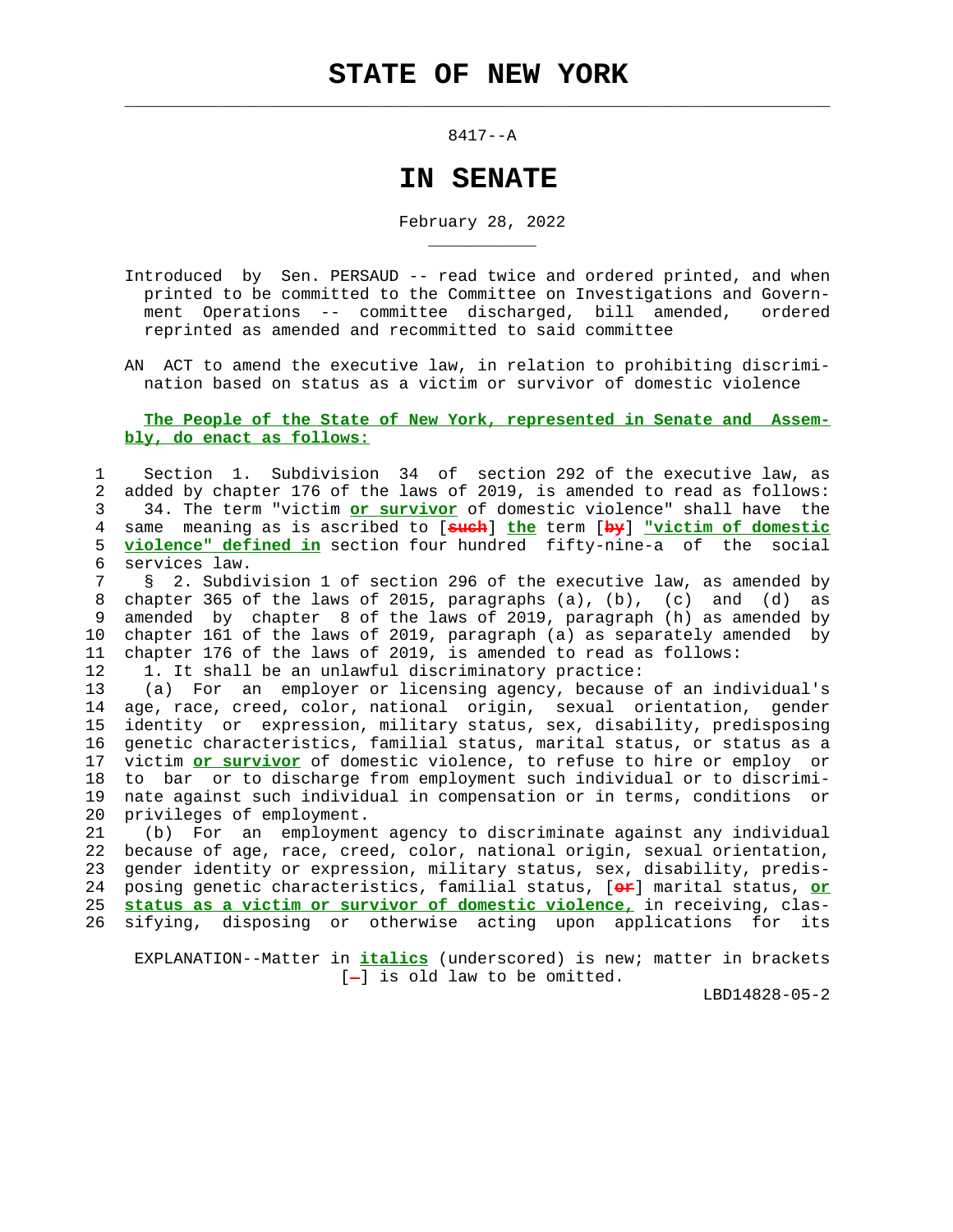1 services or in referring an applicant or applicants to an employer or 2 employers. 3 (c) For a labor organization, because of the age, race, creed, color, 4 national origin, sexual orientation, gender identity or expression, 5 military status, sex, disability, predisposing genetic characteristics, 6 familial status, [**or**] marital status**, or status as a victim or survivor** 7 **of domestic violence,** of any individual, to exclude or to expel from its 8 membership such individual or to discriminate in any way against any of 9 its members or against any employer or any individual employed by an<br>10 employer. employer. 11 (d) For any employer or employment agency to print or circulate or 12 cause to be printed or circulated any statement, advertisement or publi- 13 cation, or to use any form of application for employment or to make any 14 inquiry in connection with prospective employment, which expresses 15 directly or indirectly, any limitation, specification or discrimination 16 as to age, race, creed, color, national origin, sexual orientation, 17 gender identity or expression, military status, sex, disability, predis- 18 posing genetic characteristics, familial status, [**or**] marital status, **or** 19 **status as a victim or survivor of domestic violence,** or any intent to 20 make any such limitation, specification or discrimination, unless based 21 upon a bona fide occupational qualification; provided, however, that 22 neither this paragraph nor any provision of this chapter or other law 23 shall be construed to prohibit the department of civil service or the 24 department of personnel of any city containing more than one county from 25 requesting information from applicants for civil service examinations 26 concerning any of the aforementioned characteristics, other than sexual 27 orientation, for the purpose of conducting studies to identify and 28 resolve possible problems in recruitment and testing of members of 29 minority groups to [**insure**] **ensure** the fairest possible and equal oppor- 30 tunities for employment in the civil service for all persons, regardless 31 of age, race, creed, color, national origin, sexual orientation or 32 gender identity or expression, military status, sex, disability, predis- 33 posing genetic characteristics, familial status, or marital status. 34 (e) For any employer, labor organization or employment agency to 35 discharge, expel or otherwise discriminate against any person because he 36 or she has opposed any practices forbidden under this article or because 37 he or she has filed a complaint, testified or assisted in any proceeding 38 under this article. 39 (f) Nothing in this subdivision shall affect any restrictions upon the 40 activities of persons licensed by the state liquor authority with 41 respect to persons under twenty-one years of age. 42 (g) For an employer to compel an employee who is pregnant to take a 43 leave of absence, unless the employee is prevented by such pregnancy 44 from performing the activities involved in the job or occupation in a 45 reasonable manner. 46 (h) For an employer, licensing agency, employment agency or labor 47 organization to subject any individual to harassment because of an indi- 48 vidual's age, race, creed, color, national origin, sexual orientation, 49 gender identity or expression, military status, sex, disability, predis- 50 posing genetic characteristics, familial status, marital status, **status** 51 **as a victim or survivor of** domestic violence [**victim status**], or because 52 the individual has opposed any practices forbidden under this article or 53 because the individual has filed a complaint, testified or assisted in 54 any proceeding under this article, regardless of whether such harassment 55 would be considered severe or pervasive under precedent applied to 56 harassment claims. Such harassment is an unlawful discriminatory prac-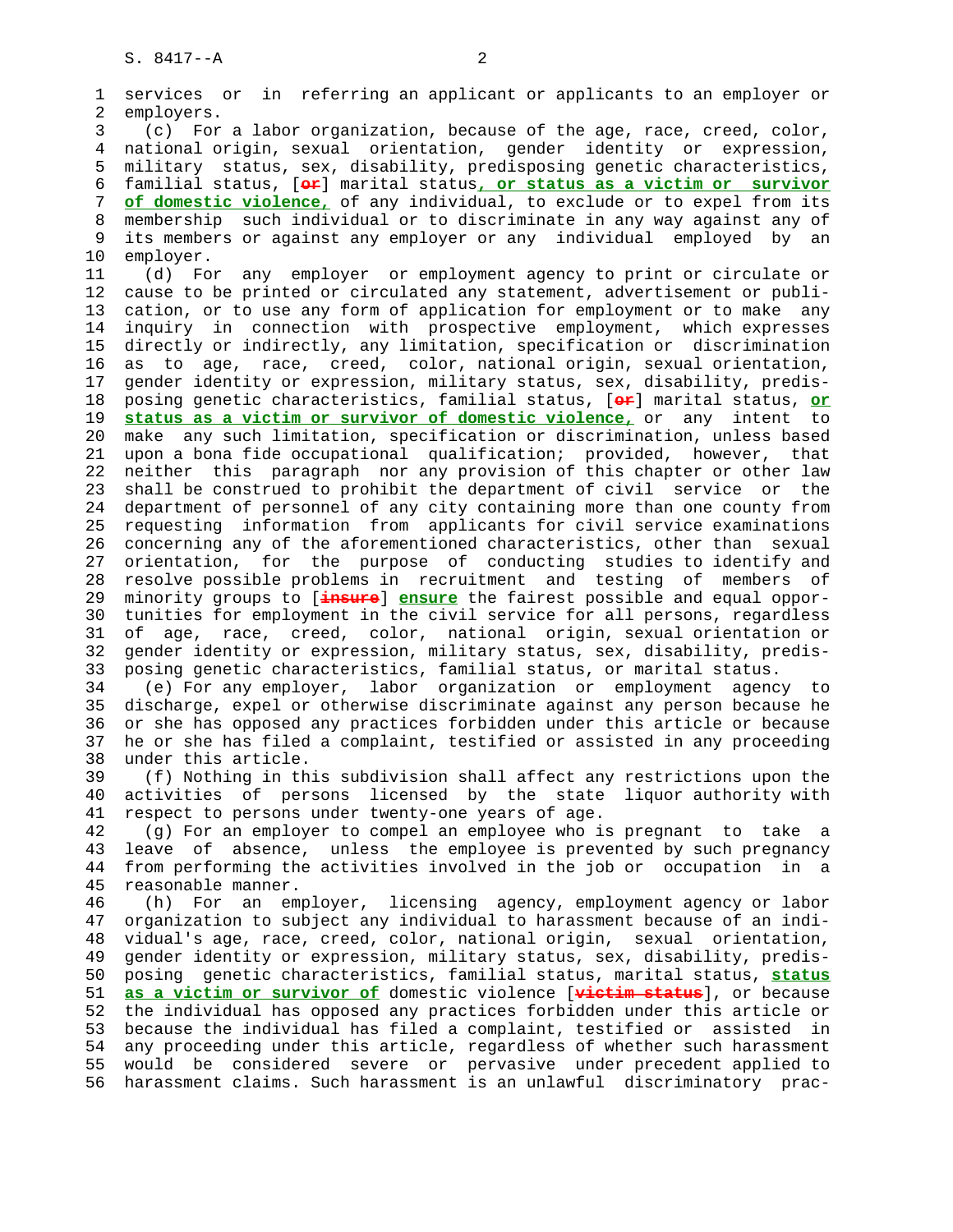1 tice when it subjects an individual to inferior terms, conditions or 2 privileges of employment because of the individual's membership in one 3 or more of these protected categories. The fact that such individual did 4 not make a complaint about the harassment to such employer, licensing 5 agency, employment agency or labor organization shall not be determina- 6 tive of whether such employer, licensing agency, employment agency or 7 labor organization shall be liable. Nothing in this section shall imply 8 that an employee must demonstrate the existence of an individual to whom 9 the employee's treatment must be compared. It shall be an affirmative 10 defense to liability under this subdivision that the harassing conduct 11 does not rise above the level of what a reasonable victim of discrimi- 12 nation with the same protected characteristic or characteristics would 13 consider petty slights or trivial inconveniences.

 14 § 3. Subdivision 1-a of section 296 of the executive law, as amended 15 by chapter 365 of the laws of 2015, paragraphs (b), (c) and (d) as 16 amended by chapter 8 of the laws of 2019, is amended to read as follows: 17 1-a. It shall be an unlawful discriminatory practice for an employer, 18 labor organization, employment agency or any joint labor-management 19 committee controlling apprentice training programs:

 20 (a) To select persons for an apprentice training program registered 21 with the state of New York on any basis other than their qualifications, 22 as determined by objective criteria which permit review;

 23 (b) To deny to or withhold from any person because of race, creed, 24 color, national origin, sexual orientation, gender identity or 25 expression, military status, sex, age, disability, familial status, [**or**] 26 marital status, **or status as a victim or survivor of domestic violence,** 27 the right to be admitted to or participate in a guidance program, an 28 apprenticeship training program, on-the-job training program, executive 29 training program, or other occupational training or retraining program; 30 (c) To discriminate against any person in his or her pursuit of such 31 programs or to discriminate against such a person in the terms, condi- 32 tions or privileges of such programs because of race, creed, color, 33 national origin, sexual orientation, gender identity or expression, 34 military status, sex, age, disability, familial status [**or**]**,** marital 35 status**, or status as a victim or survivor of domestic violence**;

 36 (d) To print or circulate or cause to be printed or circulated any 37 statement, advertisement or publication, or to use any form of applica- 38 tion for such programs or to make any inquiry in connection with such 39 program which expresses, directly or indirectly, any limitation, spec- 40 ification or discrimination as to race, creed, color, national origin, 41 sexual orientation, gender identity or expression, military status, sex, 42 age, disability, familial status [**or**]**,** marital status**, or status as a** 43 **victim or survivor of domestic violence**, or any intention to make any 44 such limitation, specification or discrimination, unless based on a bona 45 fide occupational qualification.

 46 § 4. Paragraph (a) of subdivision 2 of section 296 of the executive 47 law, as amended by chapter 8 of the laws of 2019, is amended to read as 48 follows:

 49 (a) It shall be an unlawful discriminatory practice for any person, 50 being the owner, lessee, proprietor, manager, superintendent, agent or 51 employee of any place of public accommodation, resort or amusement, 52 because of the race, creed, color, national origin, sexual orientation, 53 gender identity or expression, military status, sex, disability [**or**]**,** 54 marital status**, or status as a victim or survivor of domestic violence,** 55 of any person, directly or indirectly, to refuse, withhold from or deny 56 to such person any of the accommodations, advantages, facilities or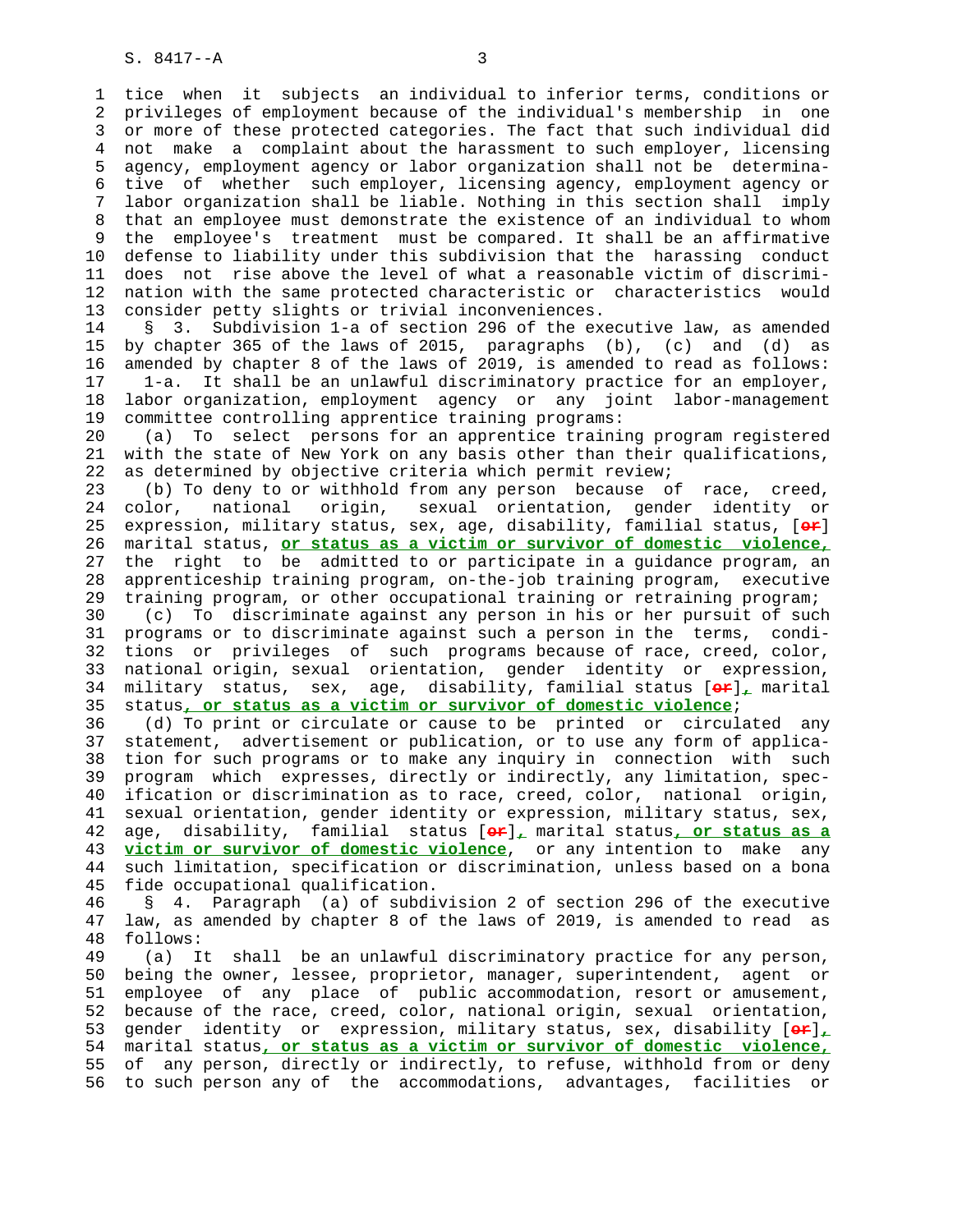1 privileges thereof, including the extension of credit, or, directly or 2 indirectly, to publish, circulate, issue, display, post or mail any 3 written or printed communication, notice or advertisement, to the effect 4 that any of the accommodations, advantages, facilities and privileges of 5 any such place shall be refused, withheld from or denied to any person 6 on account of race, creed, color, national origin, sexual orientation, 7 gender identity or expression, military status, sex, disability or mari- 8 tal status, or that the patronage or custom thereat of any person of or 9 purporting to be of any particular race, creed, color, national origin, 10 sexual orientation, gender identity or expression, military status, sex 11 or marital status, or having a disability is unwelcome, objectionable or 12 not acceptable, desired or solicited.

 13 § 5. Paragraphs (a), (b), (c) and (c-1) of subdivision 2-a of section 14 296 of the executive law, as amended by section 3 of part T of chapter 15 56 of the laws of 2019, are amended to read as follows:

 16 (a) To refuse to sell, rent or lease or otherwise to deny to or with- 17 hold from any person or group of persons such housing accommodations 18 because of the race, creed, color, disability, national origin, sexual 19 orientation, gender identity or expression, military status, age, sex, 20 marital status, **status as a victim or survivor of domestic violence,** 21 lawful source of income or familial status of such person or persons, or 22 to represent that any housing accommodation or land is not available for 23 inspection, sale, rental or lease when in fact it is so available.

 24 (b) To discriminate against any person because of his or her race, 25 creed, color, disability, national origin, sexual orientation, gender 26 identity or expression, military status, age, sex, marital status, 27 **status as a victim or survivor of domestic violence,** lawful source of 28 income or familial status in the terms, conditions or privileges of any 29 publicly-assisted housing accommodations or in the furnishing of facili- 30 ties or services in connection therewith.

 31 (c) To cause to be made any written or oral inquiry or record concern- 32 ing the race, creed, color, disability, national origin, sexual orien- 33 tation, gender identity or expression, membership in the reserve armed 34 forces of the United States or in the organized militia of the state, 35 age, sex, marital status, **status as a victim or survivor of domestic** 36 **violence,** lawful source of income or familial status of a person seeking 37 to rent or lease any publicly-assisted housing accommodation; provided, 38 however, that nothing in this subdivision shall prohibit a member of the 39 reserve armed forces of the United States or in the organized militia of 40 the state from voluntarily disclosing such membership.

 41 (c-1) To print or circulate or cause to be printed or circulated any 42 statement, advertisement or publication, or to use any form of applica- 43 tion for the purchase, rental or lease of such housing accommodation or 44 to make any record or inquiry in connection with the prospective 45 purchase, rental or lease of such a housing accommodation which 46 expresses, directly or indirectly, any limitation, specification or 47 discrimination as to race, creed, color, national origin, sexual orien- 48 tation, gender identity or expression, military status, sex, age, disa- 49 bility, marital status, **status as a victim or survivor of domestic** 50 **violence,** lawful source of income or familial status, or any intent to 51 make any such limitation, specification or discrimination.

 52 § 6. Subdivisions 3-b and 4 of section 296 of the executive law, as 53 amended by chapter 8 of the laws of 2019, subdivision 4 as separately 54 amended by chapter 116 of the laws of 2019, are amended to read as 55 follows: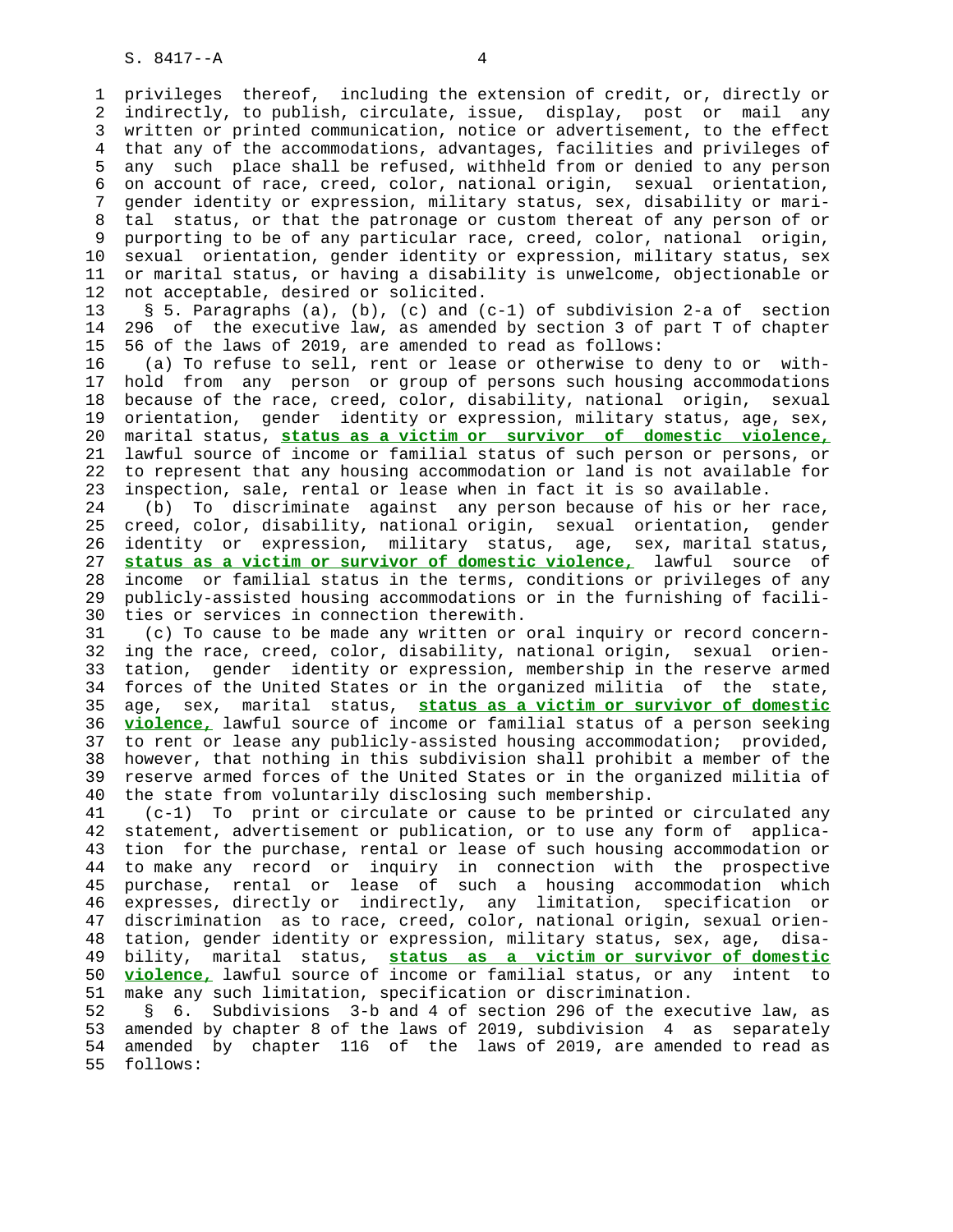1 3-b. It shall be an unlawful discriminatory practice for any real 2 estate broker, real estate salesperson or employee or agent thereof or 3 any other individual, corporation, partnership or organization for the 4 purpose of inducing a real estate transaction from which any such person 5 or any of its stockholders or members may benefit financially, to repre- 6 sent that a change has occurred or will or may occur in the composition 7 with respect to race, creed, color, national origin, sexual orientation, 8 gender identity or expression, military status, sex, disability, marital 9 status, **status as a victim or survivor of domestic violence,** or familial status of the owners or occupants in the block, neighborhood or area in 11 which the real property is located, and to represent, directly or indi- 12 rectly, that this change will or may result in undesirable consequences 13 in the block, neighborhood or area in which the real property is 14 located, including but not limited to the lowering of property values, 15 an increase in criminal or anti-social behavior, or a decline in the 16 quality of schools or other facilities.

 17 4. It shall be an unlawful discriminatory practice for an educational 18 institution to deny the use of its facilities to any person otherwise 19 qualified, or to permit the harassment of any student or applicant, by 20 reason of his race, color, religion, disability, national origin, sexual 21 orientation, gender identity or expression, military status, sex, age 22 [**or**]**,** marital status, **or status as a victim or survivor of domestic** 23 **violence,** except that any such institution which establishes or main- 24 tains a policy of educating persons of one sex exclusively may admit 25 students of only one sex.

 26 § 7. Subdivision 5 of section 296 of the executive law, as amended by 27 chapter 8 of the laws of 2019, paragraph (a) as amended by chapter 300 28 of the laws of 2021, subparagraphs 1 and 2 of paragraph (c) as amended 29 by section 5 and paragraph (d) as amended by section 6 of part T of 30 chapter 56 of the laws of 2019, is amended to read as follows:

 31 5. (a) It shall be an unlawful discriminatory practice for the owner, 32 lessee, sub-lessee, assignee, or managing agent of, or other person 33 having the right to sell, rent or lease a housing accommodation, 34 constructed or to be constructed, or any agent or employee thereof:

 35 (1) To refuse to sell, rent, lease or otherwise to deny to or withhold 36 from any person or group of persons such a housing accommodation because 37 of the race, creed, color, national origin, sexual orientation, gender 38 identity or expression, military status, sex, age, disability, marital 39 status, **status as a victim or survivor of domestic violence,** lawful 40 source of income or familial status of such person or persons, or to 41 represent that any housing accommodation or land is not available for 42 inspection, sale, rental or lease when in fact it is so available.

 43 (2) To discriminate against any person because of race, creed, color, 44 national origin, sexual orientation, gender identity or expression, 45 military status, sex, age, disability, marital status, **status as a** 46 **victim or survivor of domestic violence,** lawful source of income or 47 familial status in the terms, conditions or privileges of the sale, 48 rental or lease of any such housing accommodation or in the furnishing 49 of facilities or services in connection therewith.

 50 (3) To print or circulate or cause to be printed or circulated any 51 statement, advertisement or publication, or to use any form of applica- 52 tion for the purchase, rental or lease of such housing accommodation or 53 to make any record or inquiry in connection with the prospective 54 purchase, rental or lease of such a housing accommodation which 55 expresses, directly or indirectly, any limitation, specification or 56 discrimination as to race, creed, color, national origin, sexual orien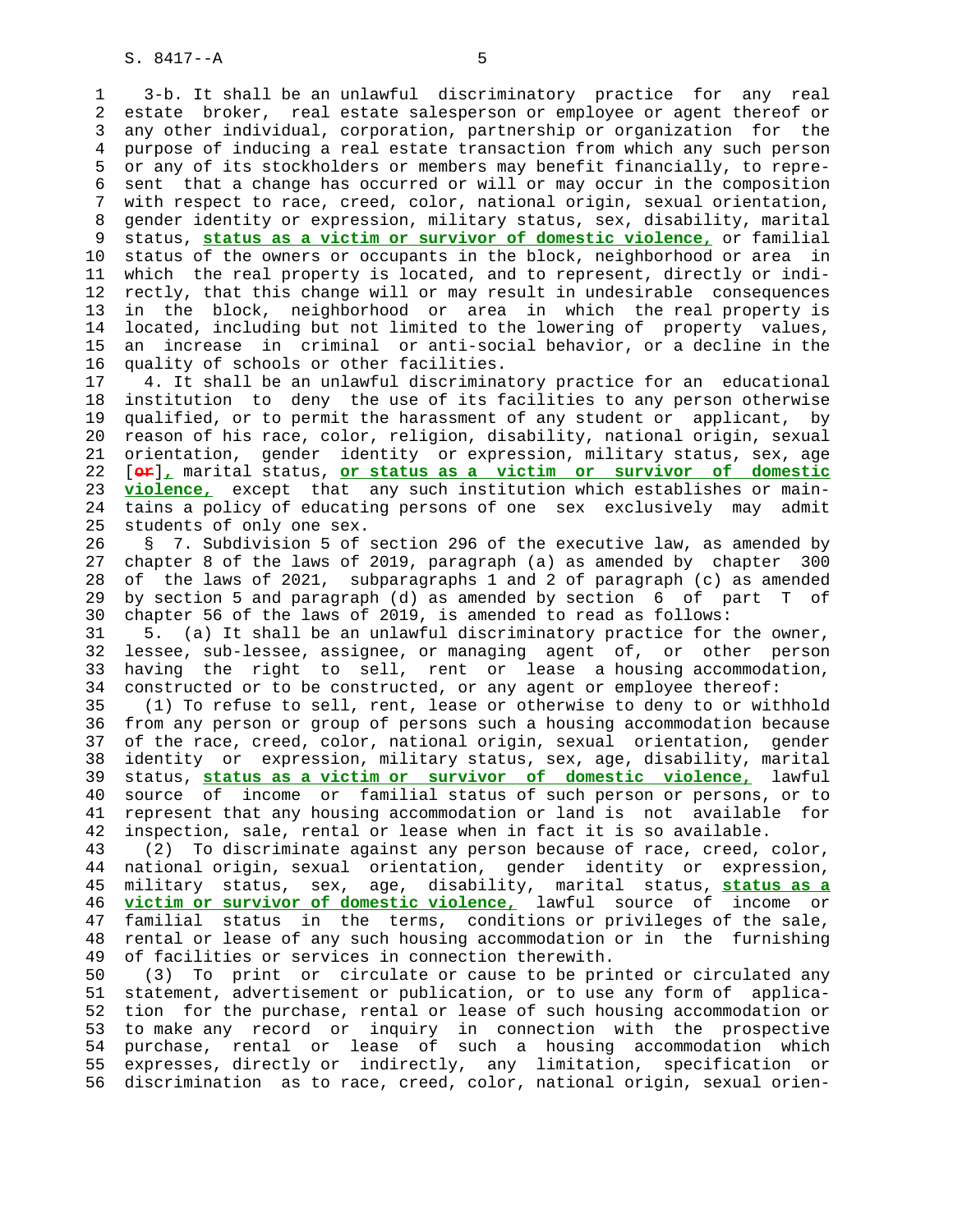1 tation, gender identity or expression, military status, sex, age, disa- 2 bility, marital status, **status as a victim or survivor of domestic** 3 **violence,** lawful source of income or familial status, or any intent to 4 make any such limitation, specification or discrimination.

 5 (4) (i) The provisions of subparagraphs one and two of this paragraph 6 shall not apply (1) to the rental of a housing accommodation in a build- 7 ing which contains housing accommodations for not more than two families 8 living independently of each other, if the owner resides in one of such 9 housing accommodations, (2) to the restriction of the rental of all 10 rooms in a housing accommodation to individuals of the same sex or (3) 10 rooms in a housing accommodation to individuals of the same sex or (3) 11 to the rental of a room or rooms in a housing accommodation, if such 12 rental is by the occupant of the housing accommodation or by the owner 13 of the housing accommodation and the owner resides in such housing 14 accommodation or (4) solely with respect to age and familial status to 15 the restriction of the sale, rental or lease of housing accommodations 16 exclusively to persons sixty-two years of age or older and the spouse of 17 any such person, or for housing intended and operated for occupancy by 18 at least one person fifty-five years of age or older per unit. In deter- 19 mining whether housing is intended and operated for occupancy by persons 20 fifty-five years of age or older, Sec. 807(b) (2) (c) (42 U.S.C. 3607 21 (b) (2) (c)) of the federal Fair Housing Act of 1988, as amended, shall 22 apply. However, such rental property shall no longer be exempt from the 23 provisions of subparagraphs one and two of this paragraph if there is 24 unlawful discriminatory conduct pursuant to subparagraph three of this 25 paragraph.

 26 (ii) The provisions of subparagraphs one, two, and three of this para- 27 graph shall not apply (1) to the restriction of the rental of all rooms 28 in a housing accommodation to individuals of the same sex, (2) to the 29 rental of a room or rooms in a housing accommodation, if such rental is 30 by the occupant of the housing accommodation or by the owner of the 31 housing accommodation and the owner resides in such housing accommo- 32 dation, or (3) solely with respect to age and familial status to the 33 restriction of the sale, rental or lease of housing accommodations 34 exclusively to persons sixty-two years of age or older and the spouse of 35 any such person, or for housing intended and operated for occupancy by 36 at least one person fifty-five years of age or older per unit. In deter- 37 mining whether housing is intended and operated for occupancy by persons 38 fifty-five years of age or older, Sec. 807(b) (2) (c) (42 U.S.C. 3607 39 (b) (2) (c)) of the federal Fair Housing Act of 1988, as amended, shall 40 apply.

 41 (b) It shall be an unlawful discriminatory practice for the owner, 42 lessee, sub-lessee, or managing agent of, or other person having the 43 right of ownership or possession of or the right to sell, rent or lease, 44 land or commercial space:

 45 (1) To refuse to sell, rent, lease or otherwise deny to or withhold 46 from any person or group of persons land or commercial space because of 47 the race, creed, color, national origin, sexual orientation, gender 48 identity or expression, military status, sex, age, disability, marital 49 status, **status as a victim or survivor of domestic violence,** or familial 50 status of such person or persons, or to represent that any housing 51 accommodation or land is not available for inspection, sale, rental or 52 lease when in fact it is so available;

 53 (2) To discriminate against any person because of race, creed, color, 54 national origin, sexual orientation, gender identity or expression, 55 military status, sex, age, disability, marital status, **status as a** 56 **victim or survivor of domestic violence,** or familial status in the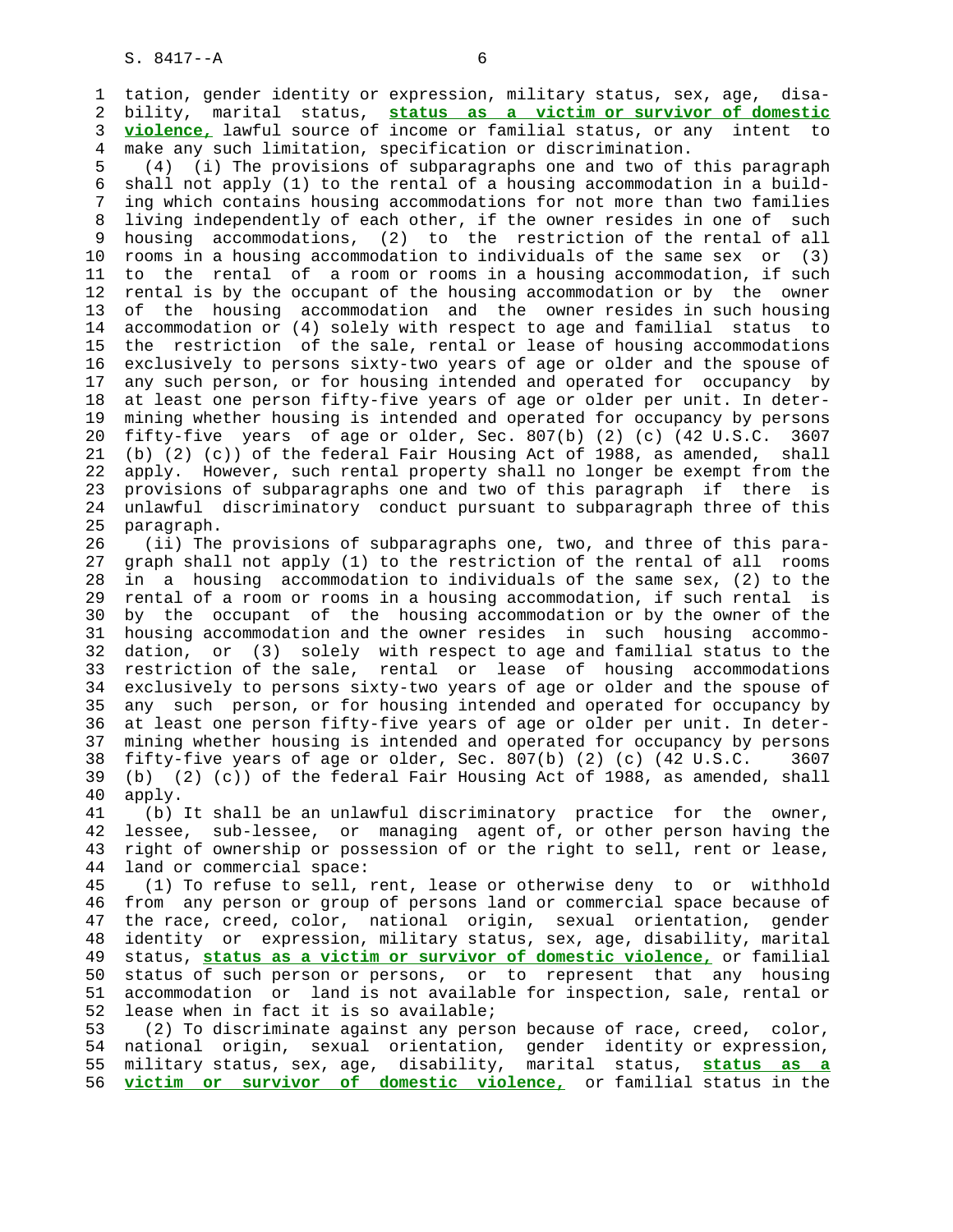1 terms, conditions or privileges of the sale, rental or lease of any such 2 land or commercial space; or in the furnishing of facilities or services 3 in connection therewith; 4 (3) To print or circulate or cause to be printed or circulated any 5 statement, advertisement or publication, or to use any form of applica- 6 tion for the purchase, rental or lease of such land or commercial space 7 or to make any record or inquiry in connection with the prospective 8 purchase, rental or lease of such land or commercial space which 9 expresses, directly or indirectly, any limitation, specification or 10 discrimination as to race, creed, color, national origin, sexual orien- 11 tation, gender identity or expression, military status, sex, age, disa- 12 bility, marital status, **status as a victim or survivor of domestic** 13 **violence,** or familial status; or any intent to make any such limitation, 14 specification or discrimination. 15 (4) With respect to age and familial status, the provisions of this 16 paragraph shall not apply to the restriction of the sale, rental or 17 lease of land or commercial space exclusively to persons fifty-five 18 years of age or older and the spouse of any such person, or to the 19 restriction of the sale, rental or lease of land to be used for the 20 construction, or location of housing accommodations exclusively for 21 persons sixty-two years of age or older, or intended and operated for 22 occupancy by at least one person fifty-five years of age or older per 23 unit. In determining whether housing is intended and operated for occu- 24 pancy by persons fifty-five years of age or older, Sec. 807(b) (2) (c) 25 (42 U.S.C. 3607(b) (2) (c)) of the federal Fair Housing Act of 1988, as 26 amended, shall apply. 27 (c) It shall be an unlawful discriminatory practice for any real 28 estate broker, real estate salesperson or employee or agent thereof: 29 (1) To refuse to sell, rent or lease any housing accommodation, land 30 or commercial space to any person or group of persons or to refuse to 31 negotiate for the sale, rental or lease, of any housing accommodation, 32 land or commercial space to any person or group of persons because of 33 the race, creed, color, national origin, sexual orientation, gender 34 identity or expression, military status, sex, age, disability, marital 35 status, **status as a victim or survivor of domestic violence,** lawful 36 source of income or familial status of such person or persons, or to 37 represent that any housing accommodation, land or commercial space is 38 not available for inspection, sale, rental or lease when in fact it is 39 so available, or otherwise to deny or withhold any housing accommo- 40 dation, land or commercial space or any facilities of any housing accom- 41 modation, land or commercial space from any person or group of persons 42 because of the race, creed, color, national origin, sexual orientation, 43 gender identity or expression, military status, sex, age, disability, 44 marital status, lawful source of income or familial status of such 45 person or persons. 46 (2) To print or circulate or cause to be printed or circulated any 47 statement, advertisement or publication, or to use any form of applica- 48 tion for the purchase, rental or lease of any housing accommodation, 49 land or commercial space or to make any record or inquiry in connection 50 with the prospective purchase, rental or lease of any housing accommo- 51 dation, land or commercial space which expresses, directly or indirect- 52 ly, any limitation, specification, or discrimination as to race, creed, 53 color, national origin, sexual orientation, gender identity or

 54 expression, military status, sex, age, disability, marital status, 55 **status as a victim or survivor of domestic violence,** lawful source of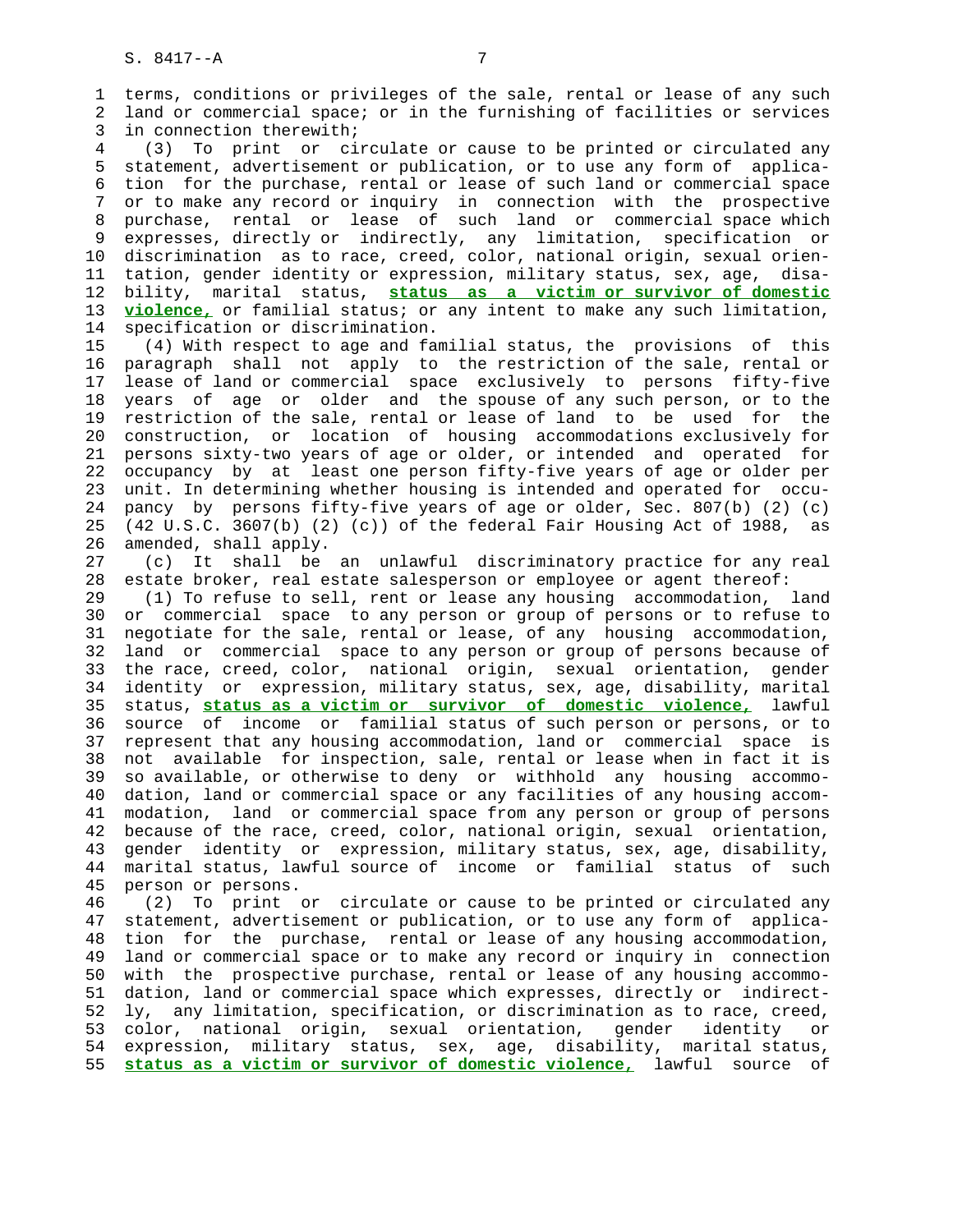1 income or familial status; or any intent to make any such limitation, 2 specification or discrimination. 3 (3) With respect to age and familial status, the provisions of this 4 paragraph shall not apply to the restriction of the sale, rental or 5 lease of any housing accommodation, land or commercial space exclusively 6 to persons fifty-five years of age or older and the spouse of any such 7 person, or to the restriction of the sale, rental or lease of any hous- 8 ing accommodation or land to be used for the construction or location of 9 housing accommodations for persons sixty-two years of age or older, or 10 intended and operated for occupancy by at least one person fifty-five 11 years of age or older per unit. In determining whether housing is 12 intended and operated for occupancy by persons fifty-five years of age 13 or older, Sec. 807 (b) (2) (c) (42 U.S.C. 3607 (b) (2) (c)) of the 14 federal Fair Housing Act of 1988, as amended, shall apply. 15 (d) It shall be an unlawful discriminatory practice for any real 16 estate board, because of the race, creed, color, national origin, sexual 17 orientation, gender identity or expression, military status, age, sex, 18 disability, marital status, **status as a victim or survivor of domestic** 19 **violence,** lawful source of income or familial status of any individual 20 who is otherwise qualified for membership, to exclude or expel such 21 individual from membership, or to discriminate against such individual 22 in the terms, conditions and privileges of membership in such board. 23 (e) It shall be an unlawful discriminatory practice for the owner, 24 proprietor or managing agent of, or other person having the right to 25 provide care and services in, a private proprietary nursing home, conva- 26 lescent home, or home for adults, or an intermediate care facility, as 27 defined in section two of the social services law, heretofore 28 constructed, or to be constructed, or any agent or employee thereof, to 29 refuse to provide services and care in such home or facility to any 30 individual or to discriminate against any individual in the terms, 31 conditions, and privileges of such services and care solely because such 32 individual is a blind person. For purposes of this paragraph, a "blind 33 person" shall mean a person who is registered as a blind person with the 34 commission for the visually handicapped and who meets the definition of 35 a "blind person" pursuant to section three of chapter four hundred 36 fifteen of the laws of nineteen hundred thirteen entitled "An act to 37 establish a state commission for improving the condition of the blind of

 38 the state of New York, and making an appropriation therefor". 39 (f) The provisions of this subdivision, as they relate to age, shall 40 not apply to persons under the age of eighteen years.

 41 (g) It shall be an unlawful discriminatory practice for any person 42 offering or providing housing accommodations, land or commercial space 43 as described in paragraphs (a), (b), and (c) of this subdivision to make 44 or cause to be made any written or oral inquiry or record concerning 45 membership of any person in the state organized militia in relation to 46 the purchase, rental or lease of such housing accommodation, land, or 47 commercial space, provided, however, that nothing in this subdivision 48 shall prohibit a member of the state organized militia from voluntarily 49 disclosing such membership.

 50 § 8. Paragraph (a) of subdivision 9 of section 296 of the executive 51 law, as amended by chapter 8 of the laws of 2019, is amended to read as 52 follows:

 53 (a) It shall be an unlawful discriminatory practice for any fire 54 department or fire company therein, through any member or members there- 55 of, officers, board of fire commissioners or other body or office having 56 power of appointment of volunteer firefighters, directly or indirectly,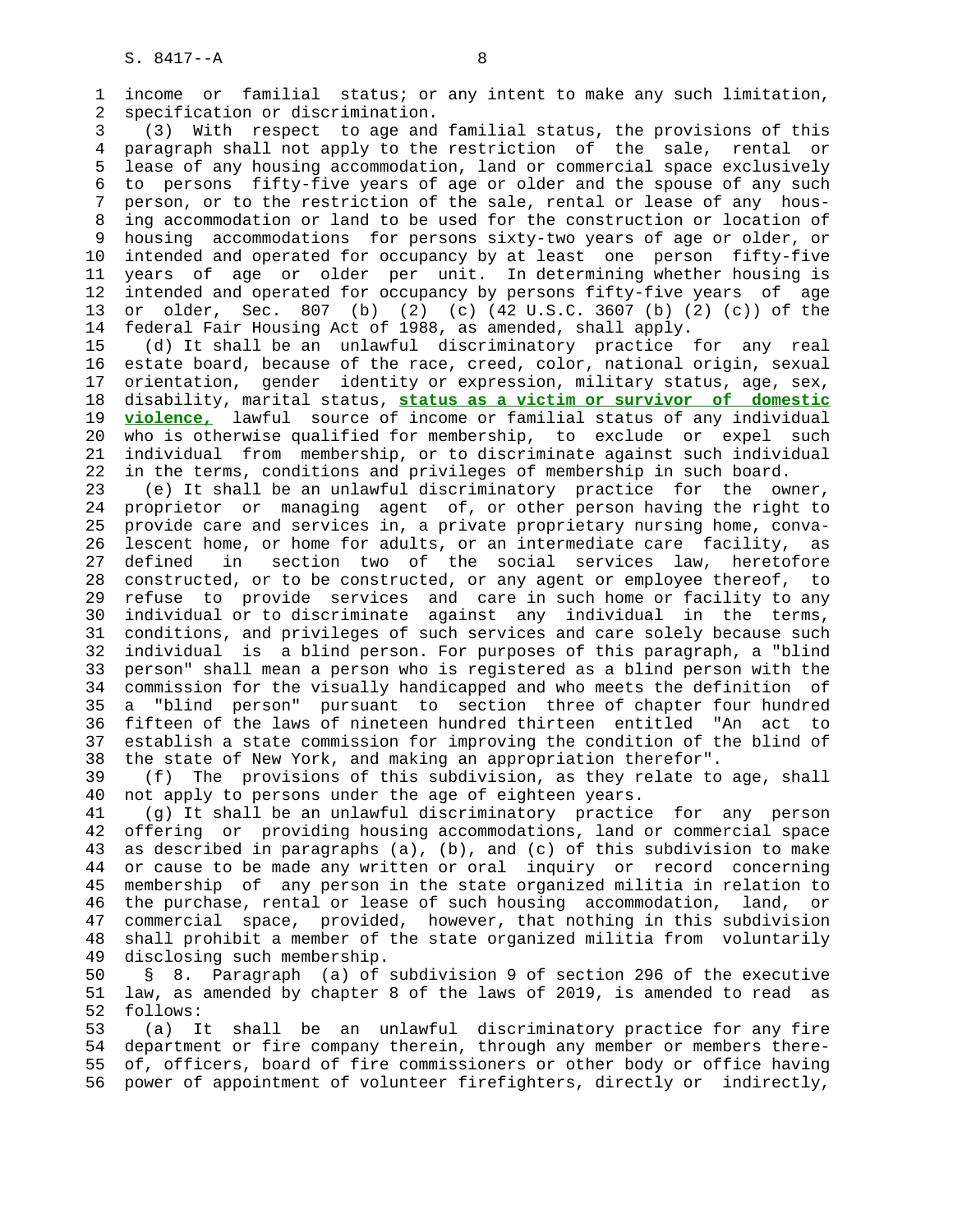S. 8417--A 9

 1 by ritualistic practice, constitutional or by-law prescription, by tacit 2 agreement among its members, or otherwise, to deny to any individual 3 membership in any volunteer fire department or fire company therein, or 4 to expel or discriminate against any volunteer member of a fire depart- 5 ment or fire company therein, because of the race, creed, color, 6 national origin, sexual orientation, gender identity or expression, 7 military status, sex, marital status, **status as a victim or survivor of** 8 **domestic violence,** or familial status, of such individual.

9 § 9. Subdivision 13 of section 296 of the executive law, as amended by<br>10 chapter 8 of the laws of 2019, is amended to read as follows: chapter 8 of the laws of 2019, is amended to read as follows:

 11 13. It shall be an unlawful discriminatory practice (i) for any person 12 to boycott or blacklist, or to refuse to buy from, sell to or trade 13 with, or otherwise discriminate against any person, because of the race, 14 creed, color, national origin, sexual orientation, gender identity or 15 expression, military status, sex, **status as a victim or survivor of** 16 **domestic violence,** disability, or familial status, or of such person, or 17 of such person's partners, members, stockholders, directors, officers, 18 managers, superintendents, agents, employees, business associates, 19 suppliers or customers, or (ii) for any person wilfully to do any act or 20 refrain from doing any act which enables any such person to take such 21 action. This subdivision shall not apply to:

22 (a) Boycotts connected with labor disputes; or

23 (b) Boycotts to protest unlawful discriminatory practices.

 24 § 10. Subdivisions 1, 2 and 3 of section 296-a of the executive law, 25 as amended by chapter 8 of the laws of 2019, are amended to read as 26 follows:

 27 1. It shall be an unlawful discriminatory practice for any creditor or 28 any officer, agent or employee thereof:

 29 a. In the case of applications for credit with respect to the 30 purchase, acquisition, construction, rehabilitation, repair or mainte- 31 nance of any housing accommodation, land or commercial space to discrim- 32 inate against any such applicant because of the race, creed, color, 33 national origin, sexual orientation, gender identity or expression, 34 military status, age, sex, marital status, **status as a victim or survi-** 35 **vor of domestic violence,** disability, or familial status of such appli- 36 cant or applicants or any member, stockholder, director, officer or 37 employee of such applicant or applicants, or of the prospective occu- 38 pants or tenants of such housing accommodation, land or commercial 39 space, in the granting, withholding, extending or renewing, or in the 40 fixing of the rates, terms or conditions of, any such credit;

 41 b. To discriminate in the granting, withholding, extending or renew- 42 ing, or in the fixing of the rates, terms or conditions of, any form of 43 credit, on the basis of race, creed, color, national origin, sexual 44 orientation, gender identity or expression, military status, age, sex, 45 marital status, **status as a victim or survivor of domestic violence,** 46 disability, or familial status;

 47 c. To use any form of application for credit or use or make any record 48 or inquiry which expresses, directly or indirectly, any limitation, 49 specification, or discrimination as to race, creed, color, national 50 origin, sexual orientation, gender identity or expression, military 51 status, age, sex, marital status, **status as a victim or survivor of** 52 **domestic violence,** disability, or familial status;

 53 d. To make any inquiry of an applicant concerning his or her capacity 54 to reproduce, or his or her use or advocacy of any form of birth control 55 or family planning;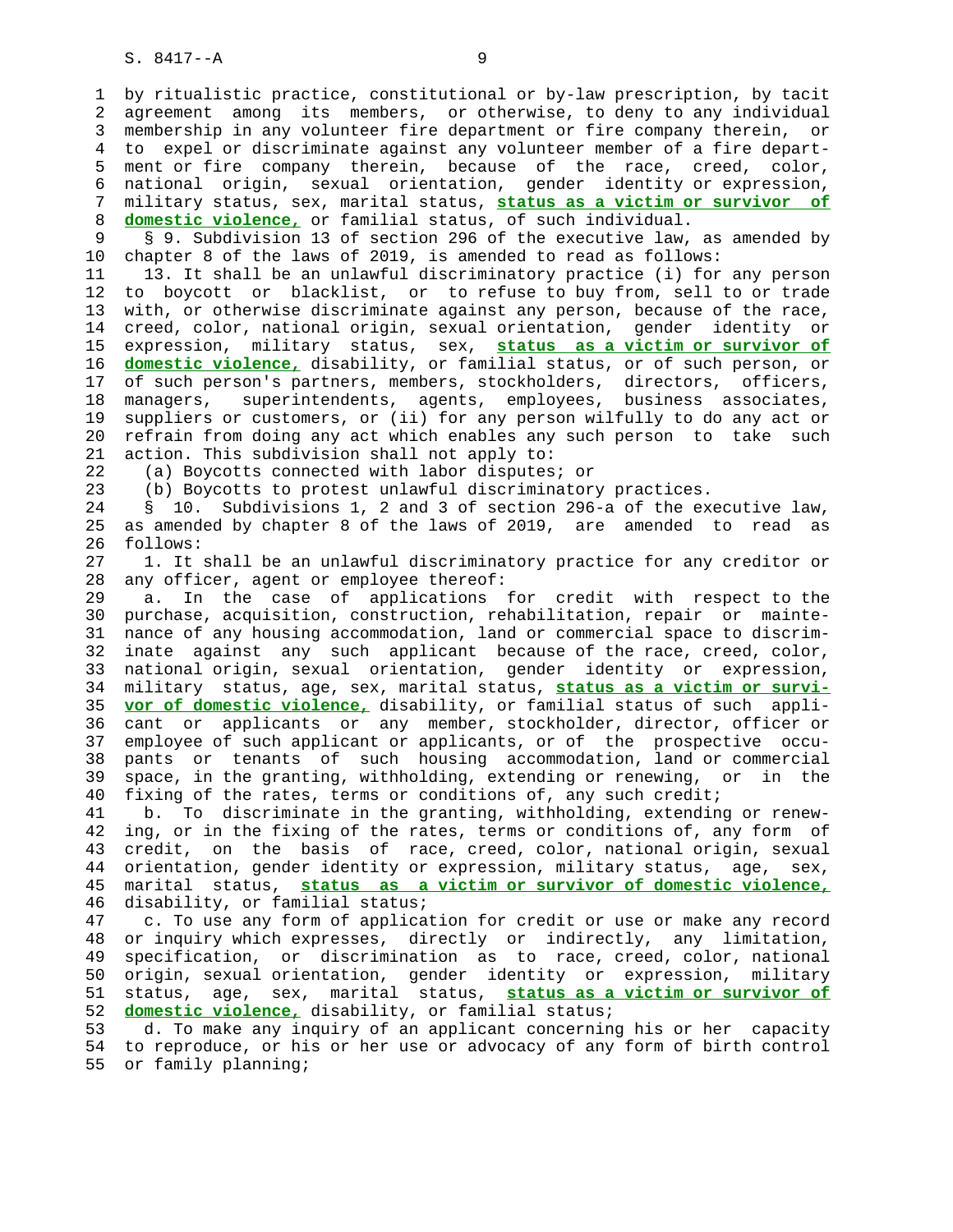1 e. To refuse to consider sources of an applicant's income or to 2 subject an applicant's income to discounting, in whole or in part, 3 because of an applicant's race, creed, color, national origin, sexual 4 orientation, gender identity or expression, military status, age, sex, 5 marital status, **status as a victim or survivor of domestic violence,** 6 childbearing potential, disability, or familial status;

 7 f. To discriminate against a married person because such person 8 neither uses nor is known by the surname of his or her spouse.

 9 This paragraph shall not apply to any situation where the use of a 10 surname would constitute or result in a criminal act.

 11 2. Without limiting the generality of subdivision one of this section, 12 it shall be considered discriminatory if, because of an applicant's or 13 class of applicants' race, creed, color, national origin, sexual orien- 14 tation, gender identity or expression, military status, age, sex, mari- 15 tal status [**or**] **, status as a victim or survivor of domestic violence,** 16 disability, or familial status, (i) an applicant or class of applicants 17 is denied credit in circumstances where other applicants of like overall 18 credit worthiness are granted credit, or (ii) special requirements or 19 conditions, such as requiring co-obligors or reapplication upon 20 marriage, are imposed upon an applicant or class of applicants in 21 circumstances where similar requirements or conditions are not imposed 22 upon other applicants of like overall credit worthiness.

 23 3. It shall not be considered discriminatory if credit differen- 24 tiations or decisions are based upon factually supportable, objective 25 differences in applicants' overall credit worthiness, which may include 26 reference to such factors as current income, assets and prior credit 27 history of such applicants, as well as reference to any other relevant 28 factually supportable data; provided, however, that no creditor shall 29 consider, in evaluating the credit worthiness of an applicant, aggregate 30 statistics or assumptions relating to race, creed, color, national 31 origin, sexual orientation, gender identity or expression, military 32 status, sex, marital status**, status as a victim or survivor of domestic** 33 **violence** or disability, or to the likelihood of any group of persons 34 bearing or rearing children, or for that reason receiving diminished or 35 interrupted income in the future.

 36 § 11. Subdivision 2 of section 296-c of the executive law, as added by 37 chapter 97 of the laws of 2014, is amended to read as follows:

 38 2. It shall be an unlawful discriminatory practice for an employer to: 39 a. refuse to hire or employ or to bar or to discharge from internship 40 an intern or to discriminate against such intern in terms, conditions or 41 privileges of employment as an intern because of the intern's age, race, 42 creed, color, national origin, sexual orientation, military status, sex, 43 disability, predisposing genetic characteristics, marital status, or 44 **status as a victim or survivor of** domestic violence [**victim status**];

 45 b. discriminate against an intern in receiving, classifying, disposing 46 or otherwise acting upon applications for internships because of the 47 intern's age, race, creed, color, national origin, sexual orientation, 48 military status, sex, disability, predisposing genetic characteristics, 49 marital status, or **status as a victim or survivor of** domestic violence 50 [**victim status**];

 51 c. print or circulate or cause to be printed or circulated any state- 52 ment, advertisement or publication, or to use any form of application 53 for employment as an intern or to make any inquiry in connection with 54 prospective employment, which expresses directly or indirectly, any 55 limitation, specification or discrimination as to age, race, creed, 56 color, national origin, sexual orientation, military status, sex, disa